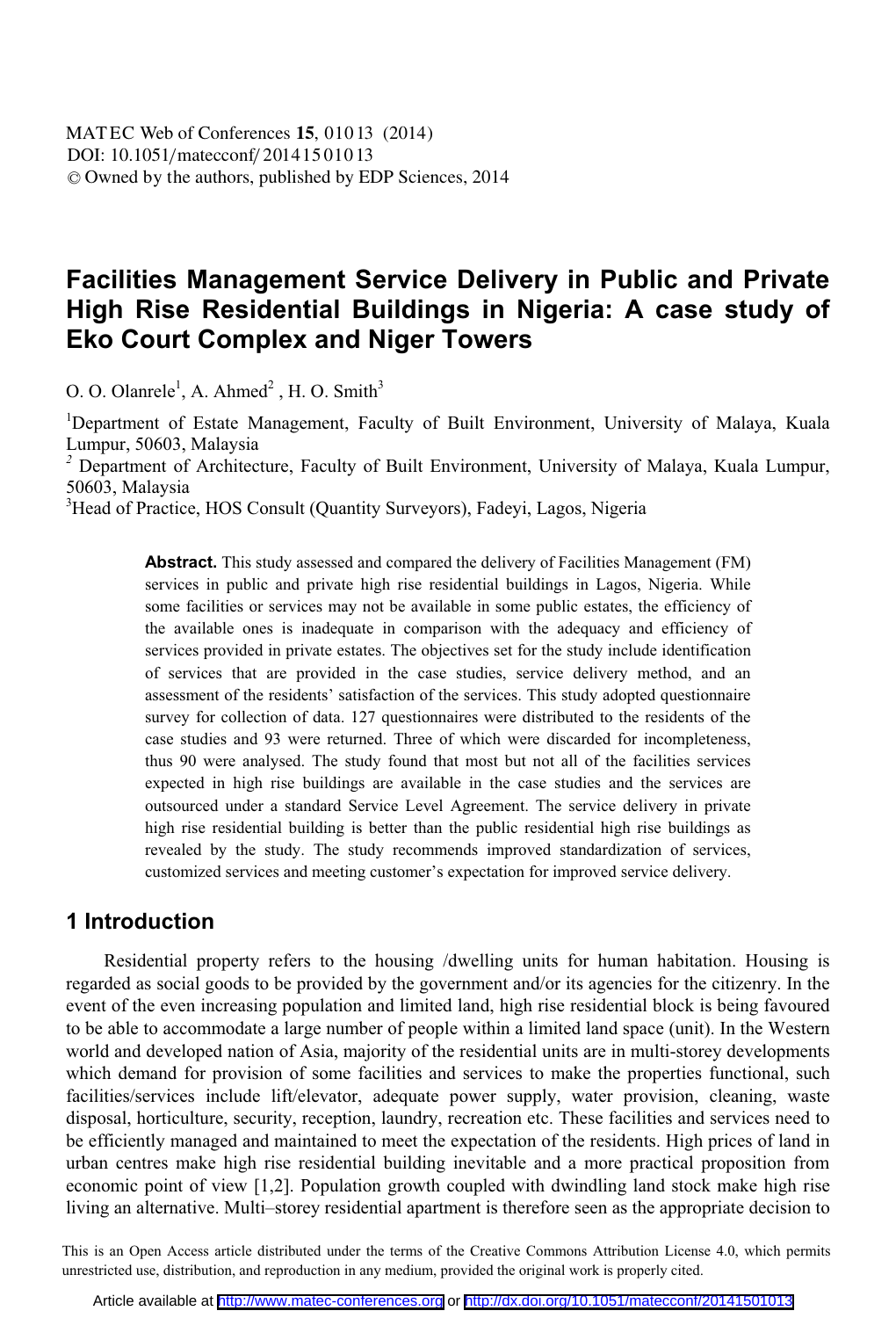addressing the high demand for accommodation in the midst of limited supply of land for development. Apartment towers and condominium and are the choice of high income earners today.

High rise residential property has its characteristic of multiple owner/occupier and the involvement of specialist firm (company) for management of the properties and the accompanying facilities and services. The main characteristic of this form of property are individual ownership of a unit, share ownership of common property and membership of a body corporation which is responsible for the management of development [3]. Therefore the management of the high rise residential complexes facilities will require expert knowledge.

## **2 Literature Review**

Management and maintenance of high rise complexes gave rise to the issue of facilities management [4]. As a result of the high pressure of needs on the revenue of the public, most public residential estates are not provided with adequate facilities and where they are provided, the facilities are not well managed, the extreme cases is inefficient and ineffective service delivery where facilities management are undertaken. Measurement of service delivery/performance is aimed at establishing the satisfaction of clients or users of a product and services. This is done by comparing the actual perception of the service/product against the expectation of the users. Users' expectations are predictions made by consumers about what a good/service could offer while perception is the actual feelings of product/service by consumers; the degree of discrepancy between consumers' perceptions and expectations dictates the service quality and level of satisfaction of consumers.

## **2.1 High Rise Residential Development**

The growth in population and increased urbanization has led to a great increase in demand for housing (residential properties). In the advent of technology and limited supply of land for development, the idea of multi-storey/high rise development evolved to cater for more people. This led to the development of towers and high rise apartments to serve as residential estates. High Rise buildings in addition (and more than other types of residential buildings) require provision of more, adequate and efficient facilities and services to make them liveable and attractive to potential occupiers – the citizenry. In these modern days, high rise residential buildings are for the rich and expatriates, because of the social status of the potential occupiers there must be efficient and effective facilities services management delivery. High rise (tower block, apartment tower) residential apartment is a tall building/structure used as dwelling units. In Nigeria, high rise apartment buildings are not uncommon phenomenon, development of Eric Moore Towers in Surulere and the 1004 Estate in Victoria Island both in Lagos state by the Federal Government of Nigeria dated back to 1970s. Following the development of Eric Moore Tower and 1004 estates were various developments by the Lagos State Development and Property Corporation (LSDPC), a public developer. Among the development by LSDPC is the EKO Court Complex in Victoria Island. In the last two decades, there have been a lot of private high rise buildings in Lagos like Niger Tower, Dangote Apartments etc.

## **2.2 Service Delivery in Facilities Management**

Facilities management is a fast growing profession across the world. It is a cost cutting initiatives in the 1970s when outsourcing of services became to be popular [5]. Facilities management encompasses multiple activities under various discipline and combines resources which make facilities management vital to the success of organisations. Facilities management has been defined in past researches [6,7,8,9,10]. Facilities management can be summarized to mean creation of an environment that is cohesive to carry out an organisation's primary operations taking an integrated view of the services, infrastructure services and use it to give customer satisfaction and value for money through the support for an enhancement of the core business [5,11,12,13]. All the definitions of facilities management relate building to business activities and environment (business/commercial properties) but facilities management is applicable to residential properties too.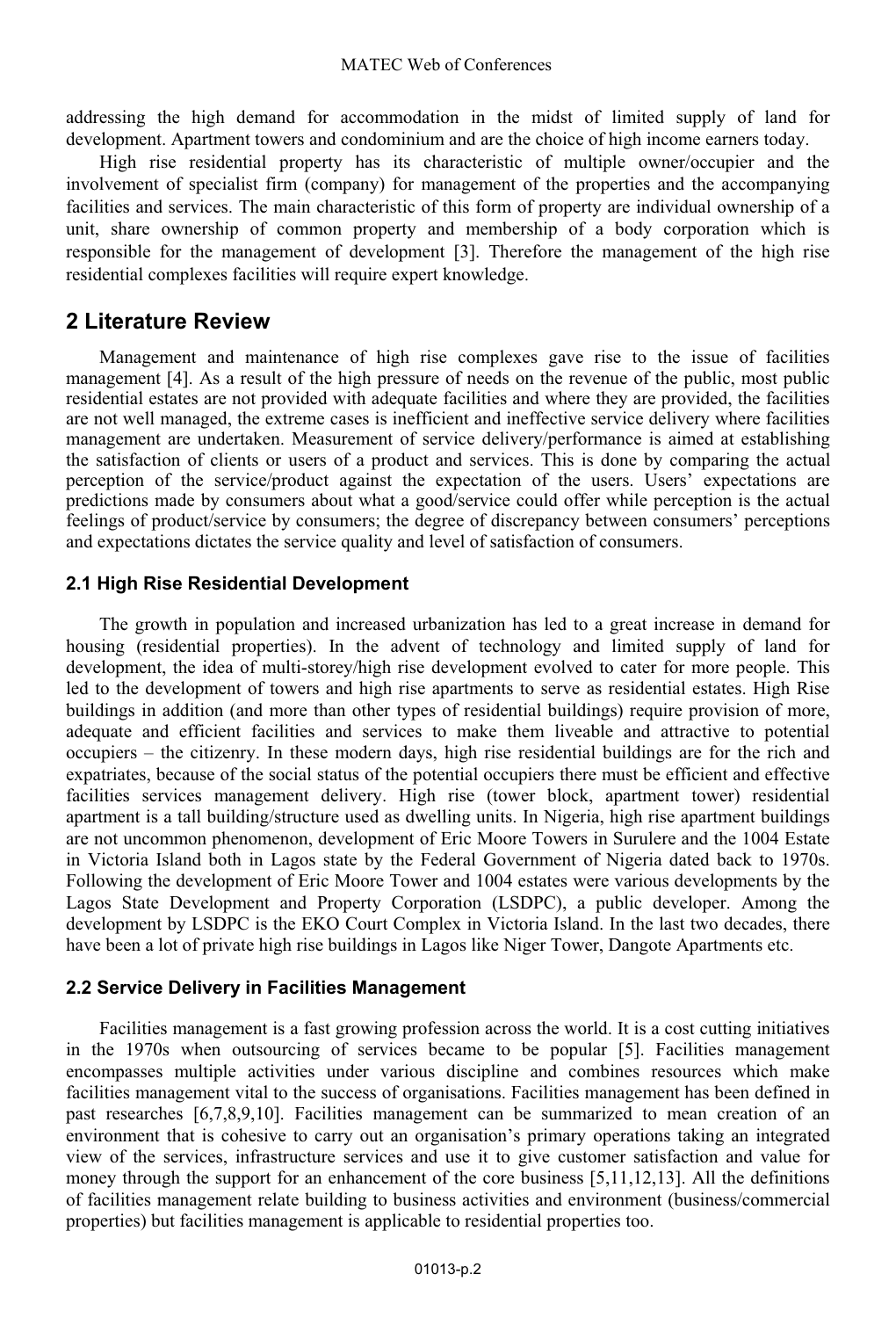For the study, the above Goyal's opinion of facilities management is adapted and facilities management is refers to as "the practice of managing and maintaining building fabrics and all associated equipment and services including the occupants of buildings, and financial resources to ensure the efficient performance of the property to give value for money". The most essential elements in high rise residential facilities management is the value for money which dictates the performance of building in economic terms and also contributes to the effectiveness of such a housing scheme [1]. Facilities management in high rise building is unique because the facilities are jointly maintained by all residents.

## **2.3 Service and Service Quality**

 "A service is an activity or series of activities of more or less intangible nature that normally but not necessarily take place in interactions between the customer and services employees and physical resources/goods/systems of the services provider (i.e. designed solutions to customer problems)" – [14] . Quality of service is now the cornerstone of competitive strategies for the facilities management providers who are seeking to widen and secure their client [1]. Quality service is related to the customers' need and expectations [15,16,17,18,19] submits that service quality comprises five dimensions which if performed satisfactorily would help reduce the cost for monitoring the performance of service contractors [20]. These five dimensions include Reliability, Responsiveness, Assurance, Empathy and Tangibles.

## **2.4 Measurement of Service Quality**

Customer satisfaction or dissatisfaction depends on achieving or not achieving three levels of expectation which are implicit, explicit and talent [14]. Measurement of service quality and/or service delivery provides the basis for answering two fundamental questions:

- (a) Is what is being done worth doing?
- (b) Has it been done well?

Measuring performance has an important role in measuring past achievements and providing the basis for planning and control decisions [21]. Measurement of service delivery/performance is aimed at establishing the satisfaction of clients or users of a product and services. This is done by comparing the actual perception of the service/product against the expectation of the users. The degree of discrepancy between consumer's perceptions and expectations dictates the service quality and level of satisfaction of consumers/users of the products/services. The service quality (SERVQUAL) model can be adapted for use in measuring the service quality of facilities management services. In Facilities management, customer satisfaction is the key deliverable to success of fulfilling contractual obligation [22, 14].

In Malaysia, management corporations were established and saddled with the responsibility of facilities management in high rise residential under the Strata Title Act (STA) of 1985. In the western world, facilities management are contracted out to service providers with a clearly defined Service Level Agreement (SLA). In Nigeria, quality of services is measured mostly by the use of Benchmarking where yardstick are set against which the performance of facilities and the quality of services are measured. Here, the standard already established by a provider or in an estate could be taking as yardstick for any other estate to measure up or surpass. FM services could be in-house or outsourced. The Service Quality instrument has been the predominant method used to measure consumers' perceptions of service quality. It has five generic dimensions or factors, stated as follows:

- a. Tangibility Physical facilities, equipment and appearance of personnel
- b. Reliability Ability to perform the promised service dependably and accurately
- c. Responsiveness Willingness to help customers and provide prompt service
- d. Assurance (including competence, courtesy, credibility and security). Knowledge and courtesy of employees and their ability to inspire trust and confidence
- e. Empathy (including access, communication, understanding the customer) Caring and individualized attention that the firm provides to its customers.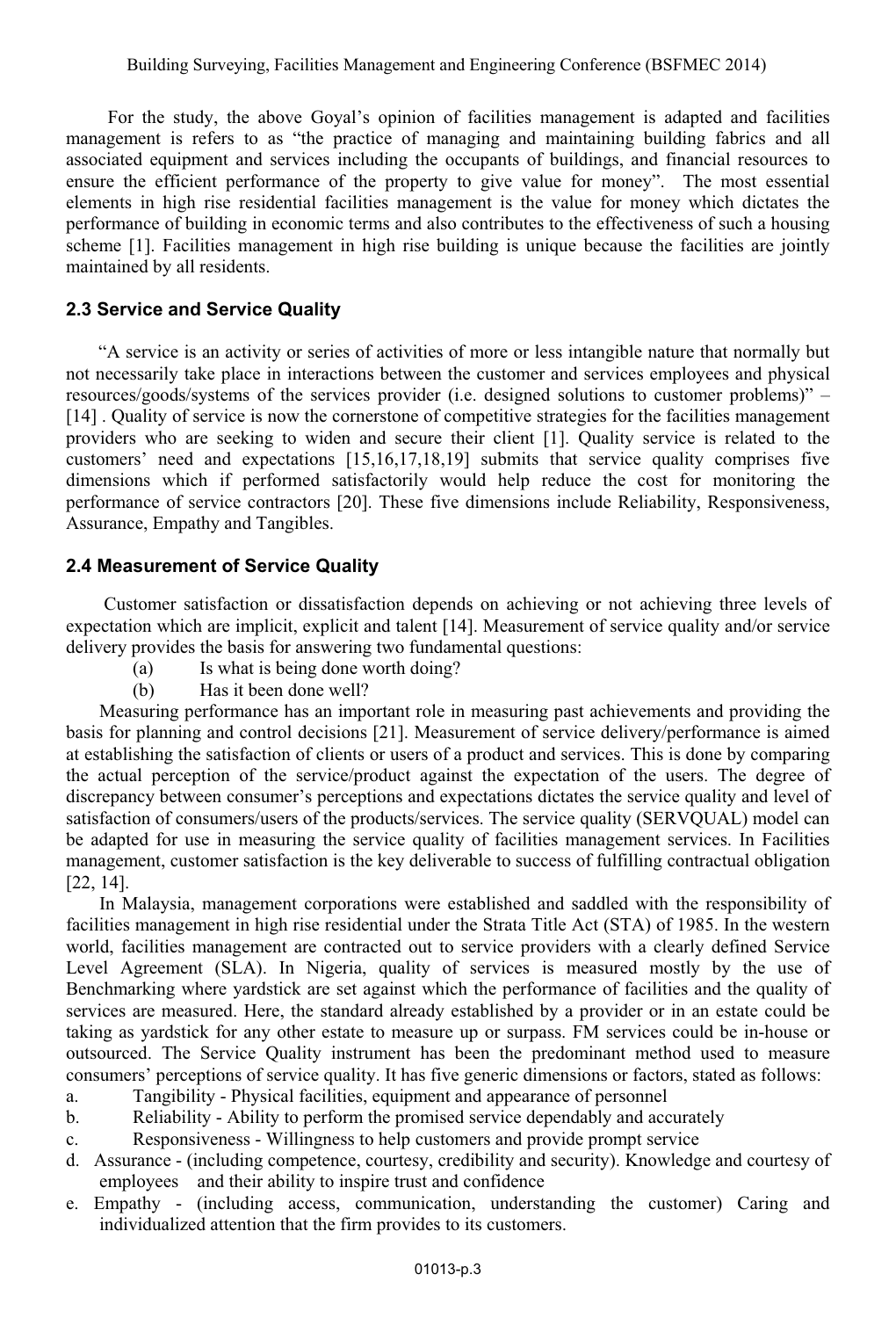## **3 Methodology**

Collection of data was through the administration of a structured questionnaire, the target respondents are the residents of Eko Court Complex and Niger Tower. A total of 127 questionnaires were served in the two case studies 73 in Eko Court Complex and 54 in Niger Towers. 93 were filled and returned within the period of the survey, 55 from Eko Court Complex (3 discarded for incompleteness) and 38 from Niger Towers living 90 returned questionnaires for analysis. The success level by percentage of the number of retrieved questionnaires is as follows; for Eko Court it is 71.23% and 70.37% for Niger Towers. Cumulatively the success level by percentage of retrieved questionnaires for both case studies was 70.87%. This shows a relatively high percentage of retrieved questionnaires. The study adopted combination of descriptive statistics and measure of central tendency for analysis and result presented in tables and figures. For Service Quality measurement, the SERVQUAL model was adopted where expectations and perception are measured and Service Score Gap was calculated.

#### *Service Quality Score (Gap) = Mean value of expectations – Mean value of perceptions*

This study listed the services and some attributes of efficient service delivery and the level of efficiency expected by the residents as well as the perceptions and the degree of goodness derived. The use of 4 point Likert Scale was adopted to rank the efficient level. The highest level takes maximum point in ranking, while the least level was ascribed 1 point.

## **4 Result and Discussion**

The study found out that all necessary facilities management services that could make a high rise residential apartment liveable, enjoyable and acceptable to residents were available in the case studies. The services were completely outsourced in Eko Court Complex (a public estate) to two consulting firms, (Fola Oyekan & Associates for tenancy management and Messrs Almog Engineering Ltd for facilities management). For the Niger Towers (a private estate), part of the facilities management services were outsourced while others that are within the managerial capacity of the developer/owner (UPDC) are provided by the appropriate department of the developer/owner (UPDC). The UPDC is wholly responsible for the sale/lease/tenancy administration and management of the estate.

| 0                     |                |                |                          |                     |                |                      |  |  |  |
|-----------------------|----------------|----------------|--------------------------|---------------------|----------------|----------------------|--|--|--|
|                       |                |                | <b>Eko Court Complex</b> | <b>Niger Towers</b> |                |                      |  |  |  |
| Satisfaction<br>Level | Response $(F)$ | Ranking<br>(X) | <b>FX</b>                | Response<br>(F)     | Ranking<br>(X) | F<br>X               |  |  |  |
| Highly<br>Satisfied   | 8              | 5              | $\underline{40}$         | 7                   | 5              | 35                   |  |  |  |
| Satisfied             | 37             | 4              | 148                      | 24                  | $\overline{4}$ | $\frac{96}{9}$       |  |  |  |
| Fairly<br>Satisfied   | 6              | 3              | <u>18</u>                | 7                   | 3              | 21                   |  |  |  |
| Not<br>Satisfied      | 0              | $\mathfrak{D}$ | $\overline{0}$           | $\theta$            | 2              | $\overline{0}$       |  |  |  |
| Highly<br>Unsatisfied |                |                | T,                       | $\mathbf{0}$        |                | $\overline{0}$       |  |  |  |
| T0tal                 | 52             |                | 206                      | 38                  |                | 15<br>$\overline{2}$ |  |  |  |
| Mean                  | 3.96           |                |                          | 4.0                 |                |                      |  |  |  |

**Table 1:** Level of Satisfaction Derived on the Building

*Source: Author's field survey, July 2011* 

This posits that the owner of a private estate partakes in the facilities management services to ensure efficient service delivery towards achieving the aim of profit and business sustenance. The only outsourced facilities are the ones that require core competence of relevant professionals for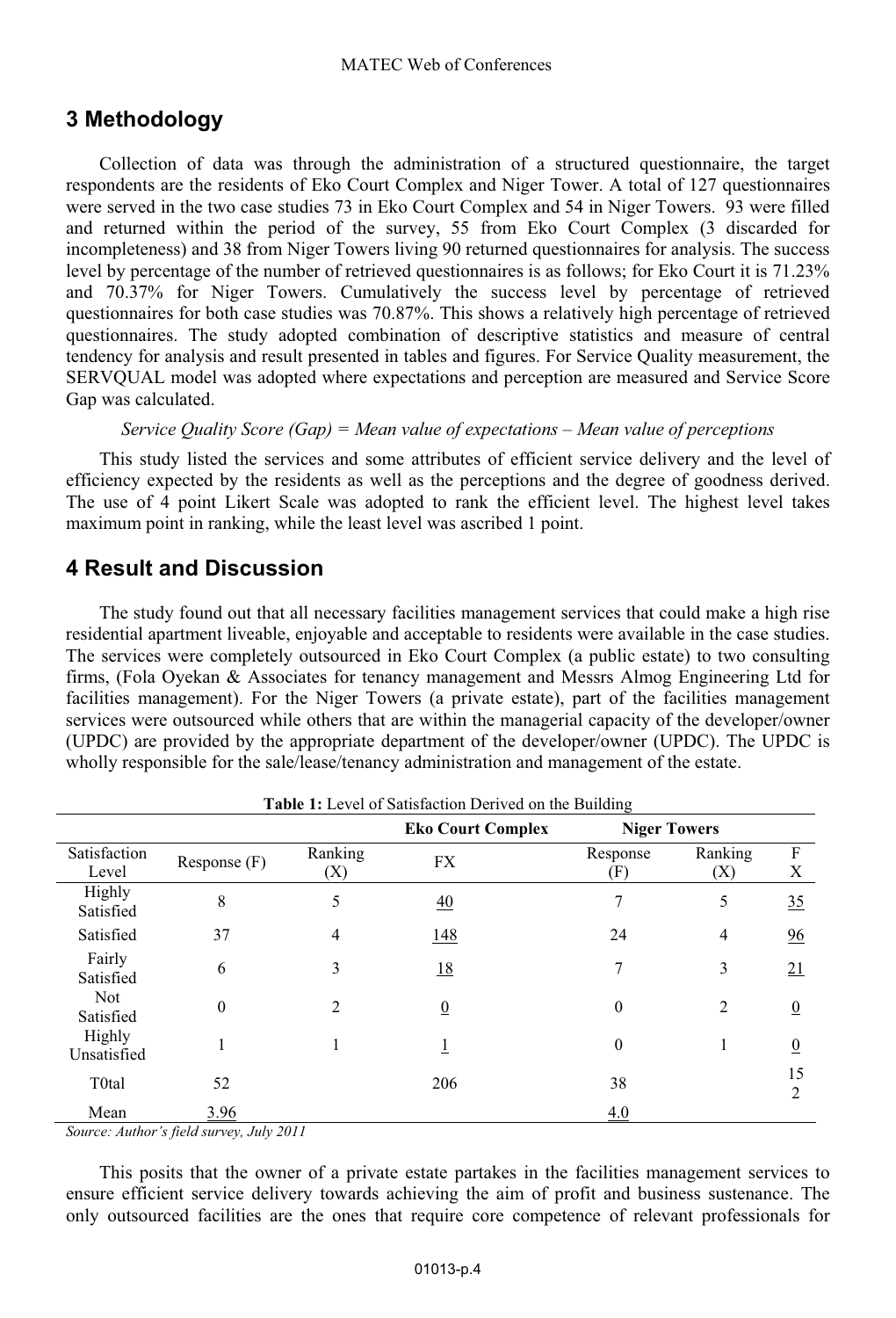example swimming pools, sewage treatment, lift management and internet/DSTV system. A Service Level Agreement (SLA) which contains the conventional terms exists in case of outsourced services in the case studies. The terms include but not limited to the service, extent, period, mode of delivery, payment and mode of payment, frequency etc)

From the above Table 1, the residents of Niger Towers derived slightly and insignificant more level of satisfaction than resident of Eko Court as reflected in the mean values (Niger Tower 4.0 and Eko Court 3.96). One can deduce that there is no difference between the satisfactions derived from both estates in terms of facilities management services. However, they are not highly satisfied, there is room for improved service delivery from the providers.

| Services<br>Water<br>Electricity<br>Lift<br>Cleaning And Pest Control<br>Refuse Disposal<br>Security | <b>Weighted Satisfaction Level</b> |              |  |  |
|------------------------------------------------------------------------------------------------------|------------------------------------|--------------|--|--|
|                                                                                                      | Eko Court Complex                  | Niger Towers |  |  |
|                                                                                                      | 3.96                               | 4.58         |  |  |
|                                                                                                      | 3.19                               | 3.82         |  |  |
|                                                                                                      | 3.77                               | 4.58         |  |  |
|                                                                                                      | 3.85                               | 4.63         |  |  |
|                                                                                                      | 3.83                               | 3.84         |  |  |
|                                                                                                      | 3.96                               | 3.53         |  |  |
| General Repairs                                                                                      | 3.79                               | 3.52         |  |  |
| Aggregate Mean                                                                                       | 3.76                               | 4.07         |  |  |

*Source: Author's field survey, July 2011* 

Niger Towers residents were more satisfied with 5 (water, electricity, lift, cleaning/pest control and refuse disposal) out of the 7 services listed as reflected by the mean values. Eko Court residents are more satisfied with respect to security and general repairs (Table 2). The distribution is not unexpected, more foreigners reside in Eko Court and the security is expected to be good. Also Eko Court Complex was built three decades ago and has experience renovations/repairs as against the Niger Towers that was built about seven years ago and which has never experience any major renovation/repair work. This gives the Eko Court resident more ability to express service delivery with regard to general repairs than the resident of Niger Towers. On the aggregate, Niger Towers are better satisfied (see Figures 1 & 2 also).



**Figure 1:** 3D chart view of weighted satisfaction level of each service for both estates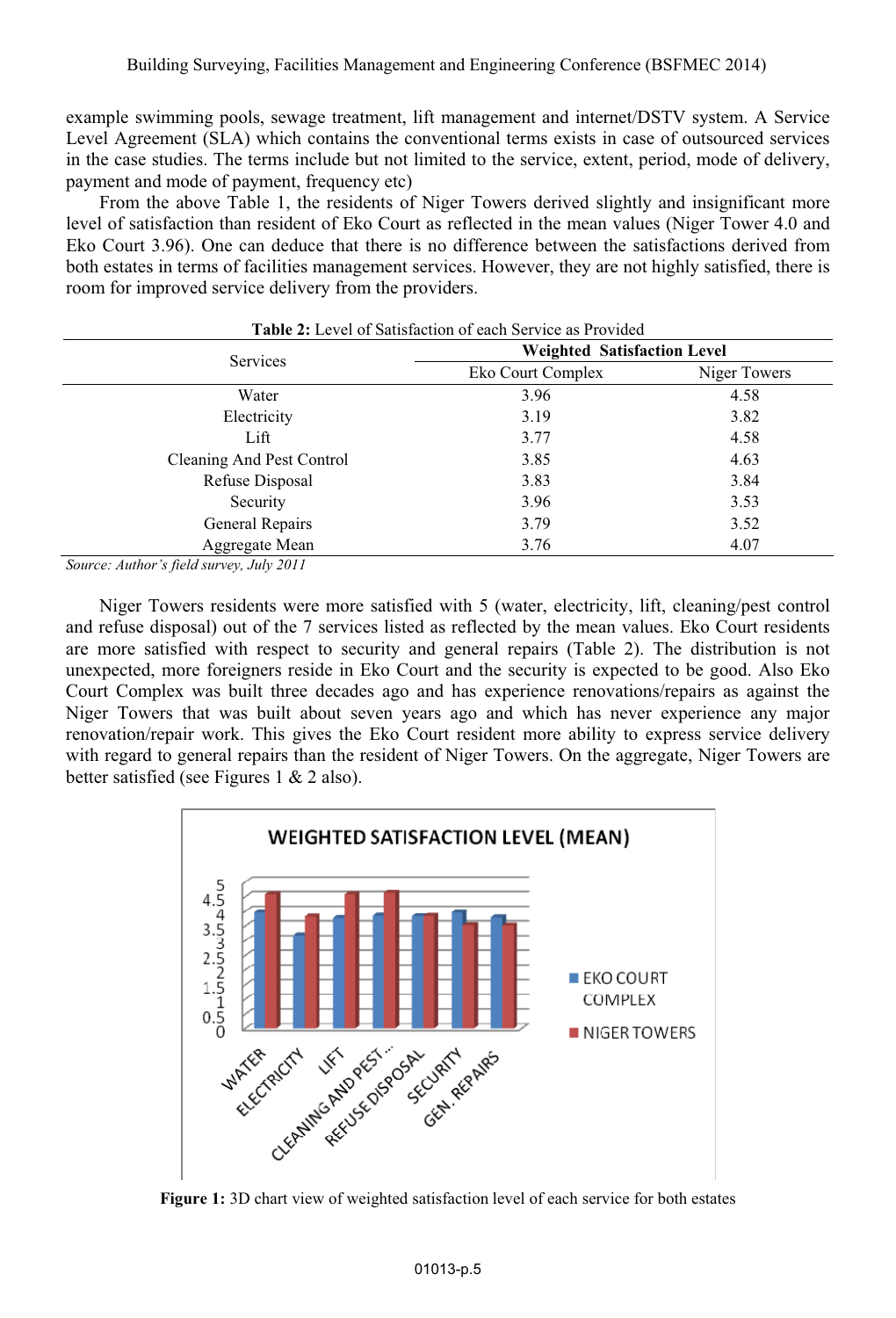#### MATEC Web of Conferences

In the context of the facilities management service delivery, 20 indicators of both services and attributes of service delivery (Table 4) measure the performance using a four (4) point Likert Scale measuring both customer expectations and perceptions. The satisfaction level of each service provided in the case studies further confirmed that the service delivery in Niger Towers is better than in Eko Court as revealed in Table 3 above. The mean values in five out of the seven variables are higher in Niger Towers than Eko Court. The aggregate mean value in Niger Towers is 4.07 against 3.76 in Eko Court. The Figure 1 below show the 3 dimensional chart view of the above Table 2.

| Table 3: Satisfaction in Respect to General State of Repairs of the Estates |                          |               |                 |                     |               |                |  |  |  |
|-----------------------------------------------------------------------------|--------------------------|---------------|-----------------|---------------------|---------------|----------------|--|--|--|
| Satisfaction Level                                                          | <b>EKO COURT COMPLEX</b> |               |                 | <b>NIGER TOWERS</b> |               |                |  |  |  |
| Response(F)                                                                 |                          | Ranking $(X)$ | FX              | Response $(F)$      | Ranking $(X)$ | <b>FX</b>      |  |  |  |
| <b>Highly Satisfied</b>                                                     | 6                        | 5             | $\overline{30}$ | 18                  | 5             | 90             |  |  |  |
| Satisfied                                                                   | 31                       | 4             | 124             | 14                  | 4             | <u>56</u>      |  |  |  |
| <b>Fairly Satisfied</b>                                                     | 15                       | 3             | 45              | 6                   | 3             | <u>18</u>      |  |  |  |
| Highly Unsatisfied                                                          | $\theta$                 |               | 0               | $\theta$            |               | $\overline{0}$ |  |  |  |
| T <sub>0</sub> tal                                                          | 52                       |               | 199             | 38                  |               | 164            |  |  |  |
| Mean                                                                        | 3.83                     |               |                 | 4.31                |               |                |  |  |  |

*Source: Author's field survey, July 2011* 

With a mean value of 4.31, the residents of Niger Towers are much more satisfied with general state of repairs of the estate than the resident of Eko Court that has a mean value of 3.83. The percentage distribution of the level of satisfaction to the general state of repairs of the estates is presented in Figure 2.



**Figure 2:** Distribution of level of satisfaction of state of repairs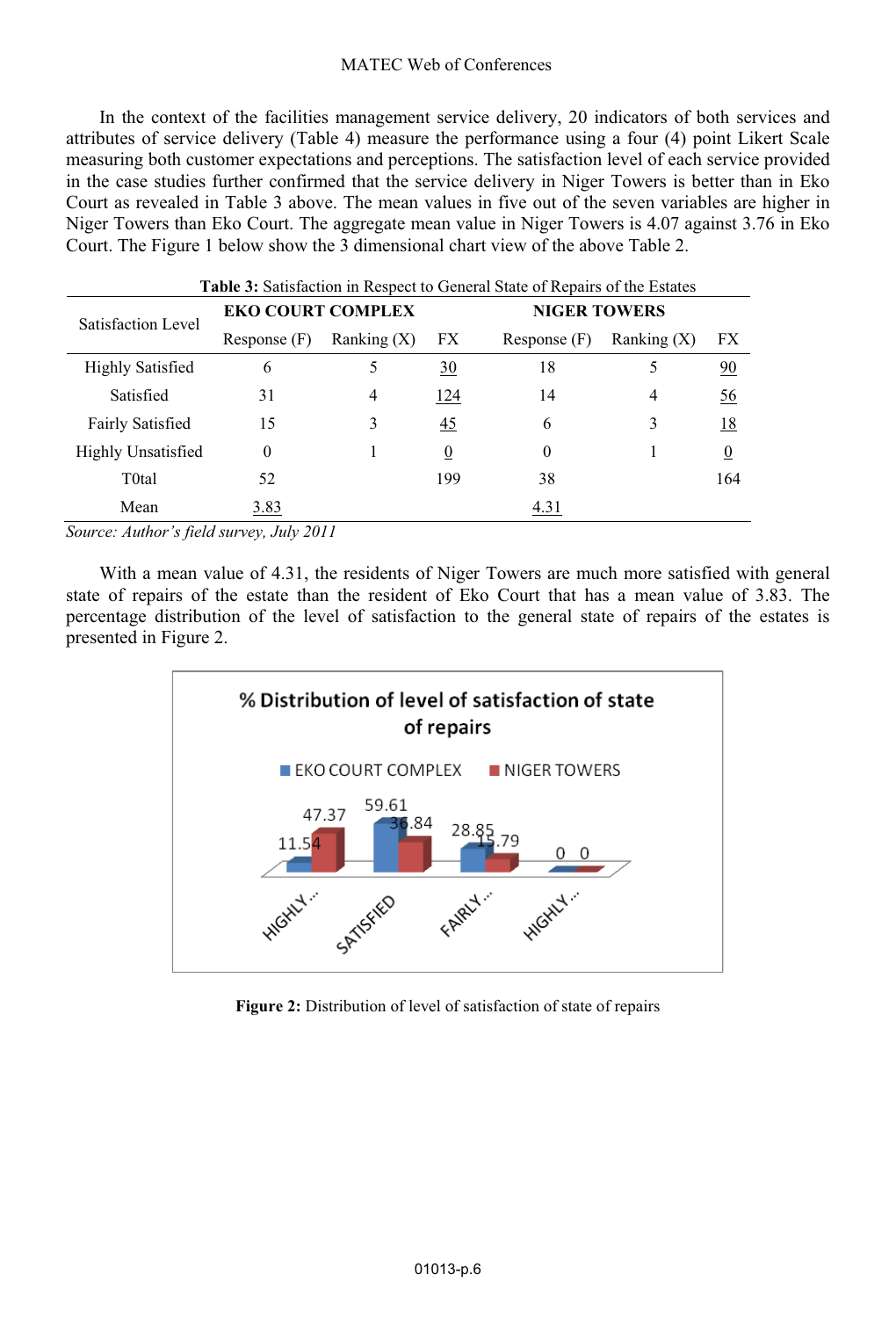| <b>EKO COURT</b>             |              |              |      | Niger Towers   |                              |              |              |      |                |
|------------------------------|--------------|--------------|------|----------------|------------------------------|--------------|--------------|------|----------------|
| <b>SERVICE/ATTRIBUTES</b>    | $MEAN - (E)$ | $MEAN - (P)$ | GAP  | <b>RANK</b>    | Service/Attributes           | $MEAN - (E)$ | $MEAN - (P)$ | GAP  | <b>RANK</b>    |
| Waste Discharge              | 3.31         | 3.02         | 0.29 |                | Accountability               | 3.39         | 3.18         | 0.21 |                |
| Documentation                | 3.21         | 2.88         | 0.33 | 2              | Transparency                 | 3.39         | 3.11         | 0.28 | $\overline{c}$ |
| Reception                    | 3.4          | 3.06         | 0.34 | 3              | Lift                         | 3.45         | 3.13         | 0.32 | 3              |
| Electricity                  | 3.38         | 2.98         | 0.4  | $\overline{4}$ | Cleaning                     | 3.61         | 3.24         | 0.37 | $\overline{4}$ |
| Security                     | 3.56         | 3.15         | 0.41 | 5              | Water                        | 3.63         | 3.24         | 0.39 | 5              |
| Lightening                   | 3.37         | 2.96         | 0.41 | 6              | <b>Resident Satisfaction</b> | 3.45         | 3.05         | 0.4  | 6              |
| <b>Resident Database</b>     | 3.35         | 2.94         | 0.41 | 7              | Security                     | 3.32         | 2.89         | 0.43 | $\overline{7}$ |
| Cleaning                     | 3.35         | 2.92         | 0.43 | 8              | General Repairs              | 3.66         | 3.21         | 0.45 | 8              |
| <b>Resident Privacy</b>      | 3.83         | 3.4          | 0.43 | 9              | Technicality                 | 3.37         | 2.92         | 0.45 | 9              |
| Lift                         | 3.4          | 2.96         | 0.44 | 10             | Electricity                  | 3.45         | 2.97         | 0.48 | 10             |
| <b>Prompt Response</b>       | 3.37         | 2.9          | 0.47 | 11             | Reception                    | 3.71         | 3.18         | 0.53 | 11             |
| Accountability               | 3.56         | 3.06         | 0.5  | 12             | Prompt Response              | 3.47         | 2.92         | 0.55 | 12             |
| <b>Resident Satisfaction</b> | 3.4          | 2.9          | 0.5  | 13             | Waste Discharge              | 3.61         | 3.05         | 0.56 | 13             |
| Water                        | 3.31         | 2.75         | 0.56 | 14             | 24 Hrs Service               | 3.61         | 3.03         | 0.58 | 14             |
| General Repairs              | 3.48         | 2.92         | 0.56 | 15             | Value For Monev              | 3.58         | 2.97         | 0.61 | 15             |
| Refuse Discharge             | 3.42         | 2.85         | 0.57 | 16             | <b>Resident Privacy</b>      | 3.66         | 3.05         | 0.61 | 16             |
| Value For Money              | 3.44         | 2.84         | 0.6  | 17             | Documentation                | 3.74         | 3.03         | 0.71 | 17             |
| Transparency                 | 3.73         | 3.08         | 0.65 | 18             | Refuse Discharge             | 3.34         | 2.61         | 0.73 | 18             |
| 24 Hrs Service               | 3.67         | 2.98         | 0.69 | 19             | Lightening                   | 3.55         | 2.79         | 0.76 | 19             |
| Technicality                 | 3.52         | 2.82         | 0.7  | 20             | <b>Resident Database</b>     | 3.66         | 2.68         | 0.98 | 20             |
| Aggregate Mean               | 3.453        | 2.9685       | 0.48 |                |                              | 3.5325       | 3.0125       | 0.52 |                |

**Table 4:** Service Quality Score (Gap)

*Source: Author's field survey, July 2011* 

The gap in above Table 4 varies in respect of each attribute and service. The highest value of Gap Score in Eko Court is 0.7 while that of Niger Towers is 0.98 out of the highest point of 4. It is found that in both estates all service delivery rank above 75% of maximum expected delivery level. The Gap (Service Quality Score) was ranked to identify which of the service does not go near the expectation of the residents and require improved service delivery in each of the estates. Items that ranked 12 to 20 in case of Eko Court will require more attention while on Niger Towers it is items numbered 11 to 20. This is deduced by taking services that has Gap value of 0.5 and above. It is however noticeable that different services/attributes are affected in the estates. There is need for the service providers to improve in such areas to be able to meet the clients' satisfactory level/requirements. Expectation is higher in Niger towers (that is, residents of Niger Towers have higher level of expectation in service delivery). This is attributed to the established standard of similar facility provision by UPDC. The overall analysis shows that the service provision is satisfactory.

For the goodness-of-fit test for this distribution, the critical value of Chi at 95% confidence level  $(0.05)$  in the Chi – square table is 54.57. The calculated Chi square value is 3.12. The test statistic therefore falls within the non critical region. This affirmed that Facilities management service delivery in public residential estate is not better than that of private residential estates.

## **5 Recommendation**

The findings from this research provide a number of managerial implications as well as a variety of directions for the future research. On the basis of the findings of the study, the following are recommended for quality service delivery.

## **5.1 Improve Standardization of Services**

The diversity of services increased the difficulty of management control of the human factor in the service quality, which requires that the level of service standard is raised. It is hereby recommended that irrespective of the beneficiaries of facilities management services (public/private), standard quality services should be expected at all time.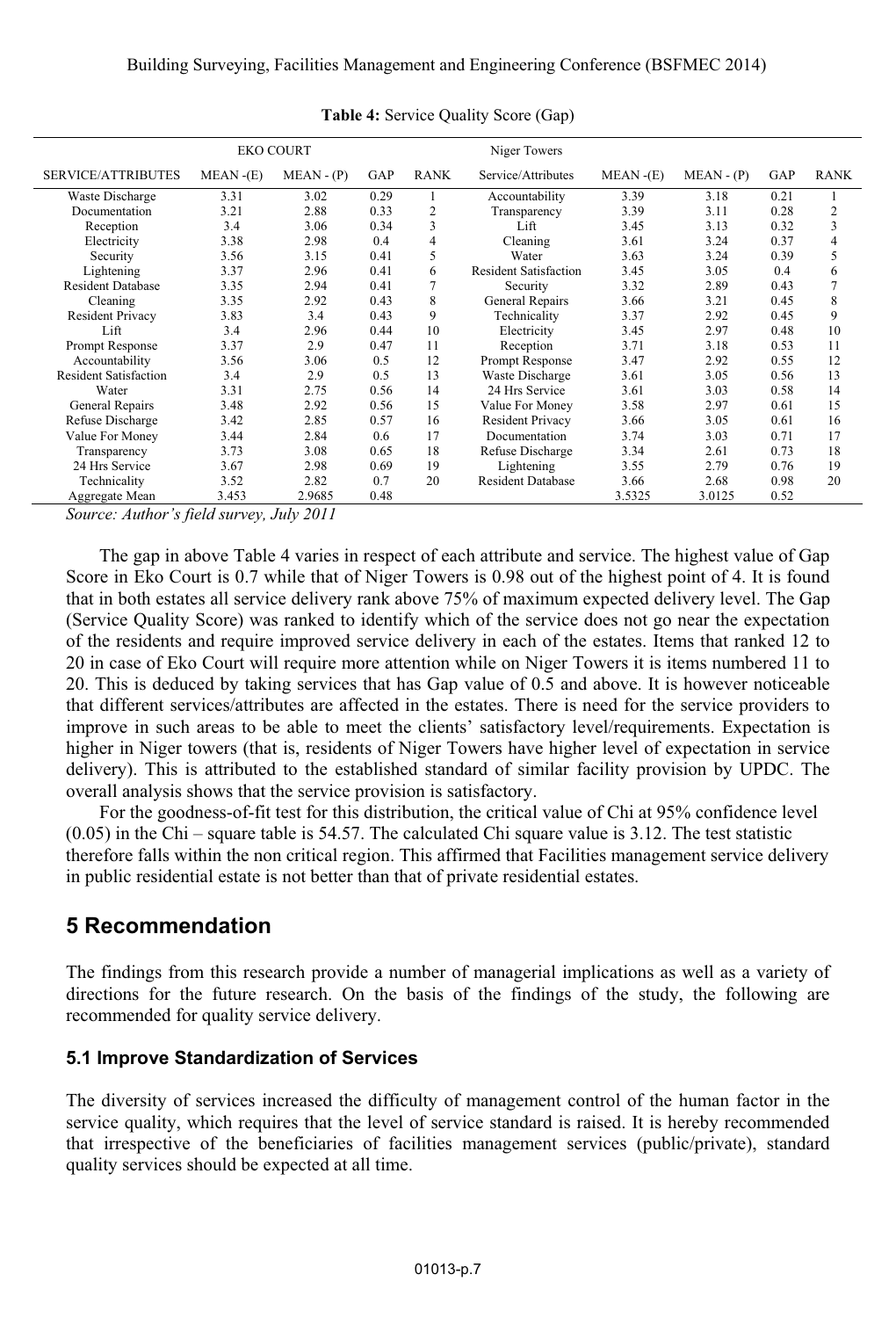## **5.2 Customized Services**

Another important measure to improve the service quality is customized service. Companies must provide the customized service to their customers in order to improve customers' perception of service quality. Customization here means tailoring the service and service quality towards the need and expectation of the users – residents.

### **5.3 Feedback**

The facilities management services providers should always get feedback from the users to ensure improvement in service delivery that will improve the clients' satisfaction.

### **5.4 Service Recovery**

When system failure occurs, the prompt response to restore same usually leads to higher degree of satisfaction. Service providers should strive to provide customers with "zero defects" service.

### **5.5 Infrastructural Facilities**

The government and all concerned public Agencies in Nigeria should deliver public infrastructures that will enhance livelihood like stable electricity, fuel, road network and security among others. A situation where a standby power generating set is devoted to power lift in high rise building with only six hours electricity supply to the residents (with constant public power outages) is not acceptable. For every tower apartment in Nigeria, the technology of solar panel installation and green building should be incorporated in the current wave of sustainability.

## **6 Conclusion**

Clearly, the measurement of service quality in the facilities management services should take into account customer expectations of service as well as their perceptions of service. This agrees with Fatoye and Odusami (2) that to different criterion is attached different level of satisfaction by occupiers of residential houses. Therefore the customers expectation of each criterion or indicator of satisfaction be identified and facility managers are to strive to meet such expectation. By addressing the important questions, the facilities management company can understand what service areas it should concentrate on to improve its service quality and customer satisfaction effectively, while avoiding the investment of fund in providing service quality dimensions that may not pay off. Improving dissatisfying factors should generally be a high priority for the facilities management company to pay most attention, and have to implement the service recovery to reduce the customers' feeling of service dissatisfied.

## **References**

- 1. Mohd-Tawil, N., Che-Ani, A. I., Sairi, A., Abdulahi, N. A. G., Tahir, M. M., & Sutar, M. (2010). Facilities Management Indicators for High Rise Residential Property in Malaysia. *WSEAS Transactions on Environment and Development, 6*(4), 255-264.
- 2. Jamila, H. (1994). *Strata Title in Malaysia*. Selangor: Pelanduk Publications (M) Sdn. Bhd.
- 3. Christudason, A. (2004). Common Property in Strata Titled Development in Singapore. *Journal of property Management, 22*(1), 14-28.
- 4. Linariza, H., & Ashok, V. (2003). Facilities Management: An Introduction. *Journal of the Malaysian Surveyor, 38*(1), 13-19.